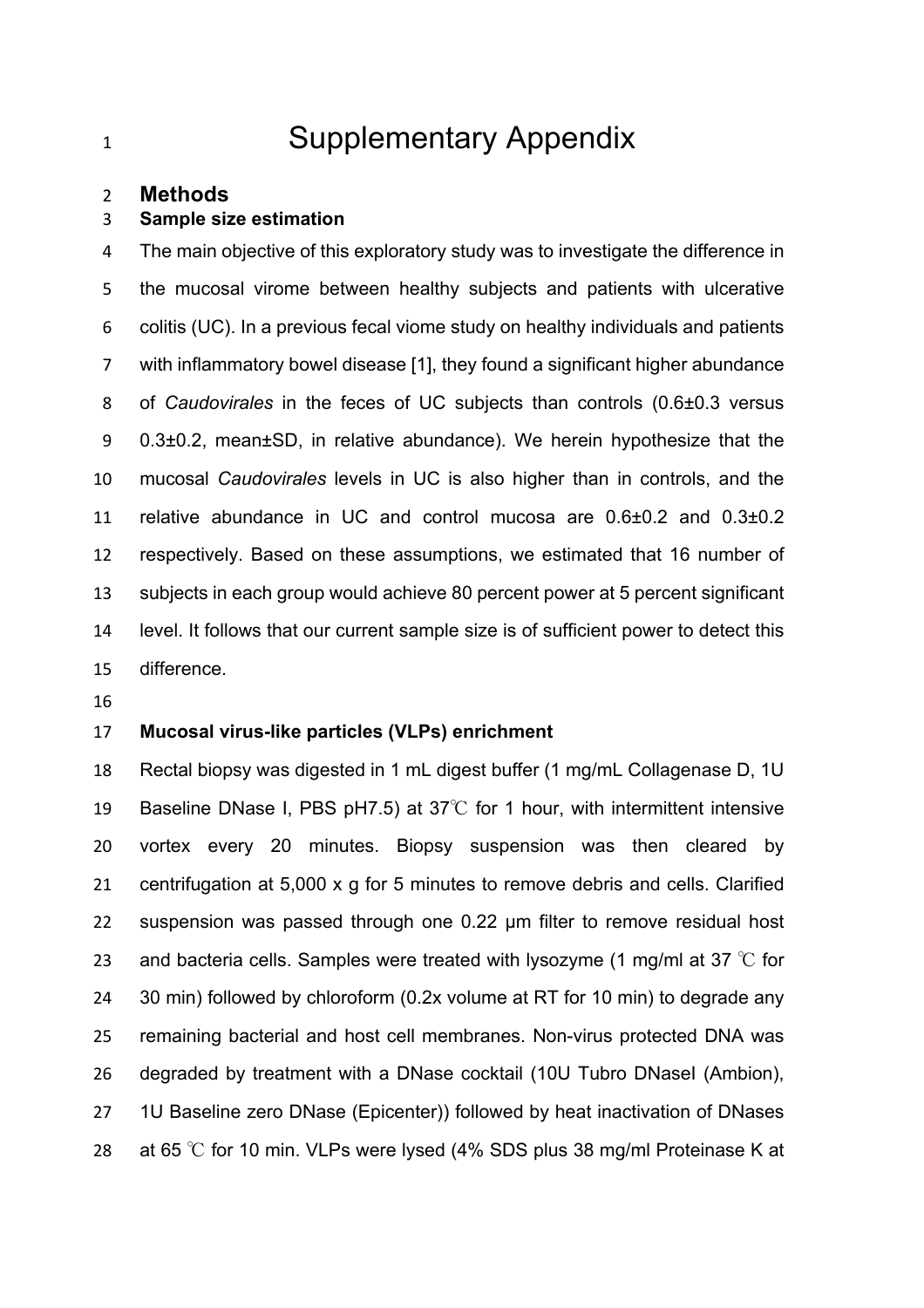29 56 °C for 20 min), treated with CTAB (2.5% CTAB plus 0.5 M NaCl at 65 $\degree$ C for 10 min), and nucleic acid was extracted with phenol:chloroform pH 8.0 (Invitrogen). The aqueous fraction was washed once with an equal volume of chloroform, purified and concentrated on a column (DNA Clean & 33 Concentrator<sup>™</sup>-5, Zymo Research). VLP DNA was amplified for 4 hr using Phi29 polymerase (GenomiPhi V2 kit, GE Healthcare) prior to sequencing. To reduce amplification bias, four independent reactions were performed for each sample and pooled together afterwards.

#### **Sequence Processing and Quality Control**

 Raw reads were filtered by SOAPnuke (v 1.5.3) (http://soap.genomics.org.cn/) developed by BGI as follows: (i) adaptors removed, (ii) read removed if N base is more than 3% of the read, (iii) read removed if bases with quality low than 20 were more than 40% of read, (iv) all duplicates removed. Human sequences were removed from the quality-trimmed dataset by DeconSeq (*v 0.4.3*) with default parameters and the human reference GRCh38 [2].

#### **De Novo Contig Assembly and Taxonomy Annotation**

 In view of that only part of the reads can be assembled in metagenomic dataset, all other potential viral reads not able to assemble into contigs are considered to present in very low abundances [3] and not taken into analysis. Hence, we assembled those abundant metagenomic viral contigs and classified viral reads. Contigs were assembled using the IDBA (v 1.1.1) [4], using maximum kmer length 120, with a minimum contig length of 1,000 bp. The assembled contigs were clustered at a 95% identity level using CD-HIT [5] to generate a unique contig consortium. In total, 178,155 unique contigs were assembled.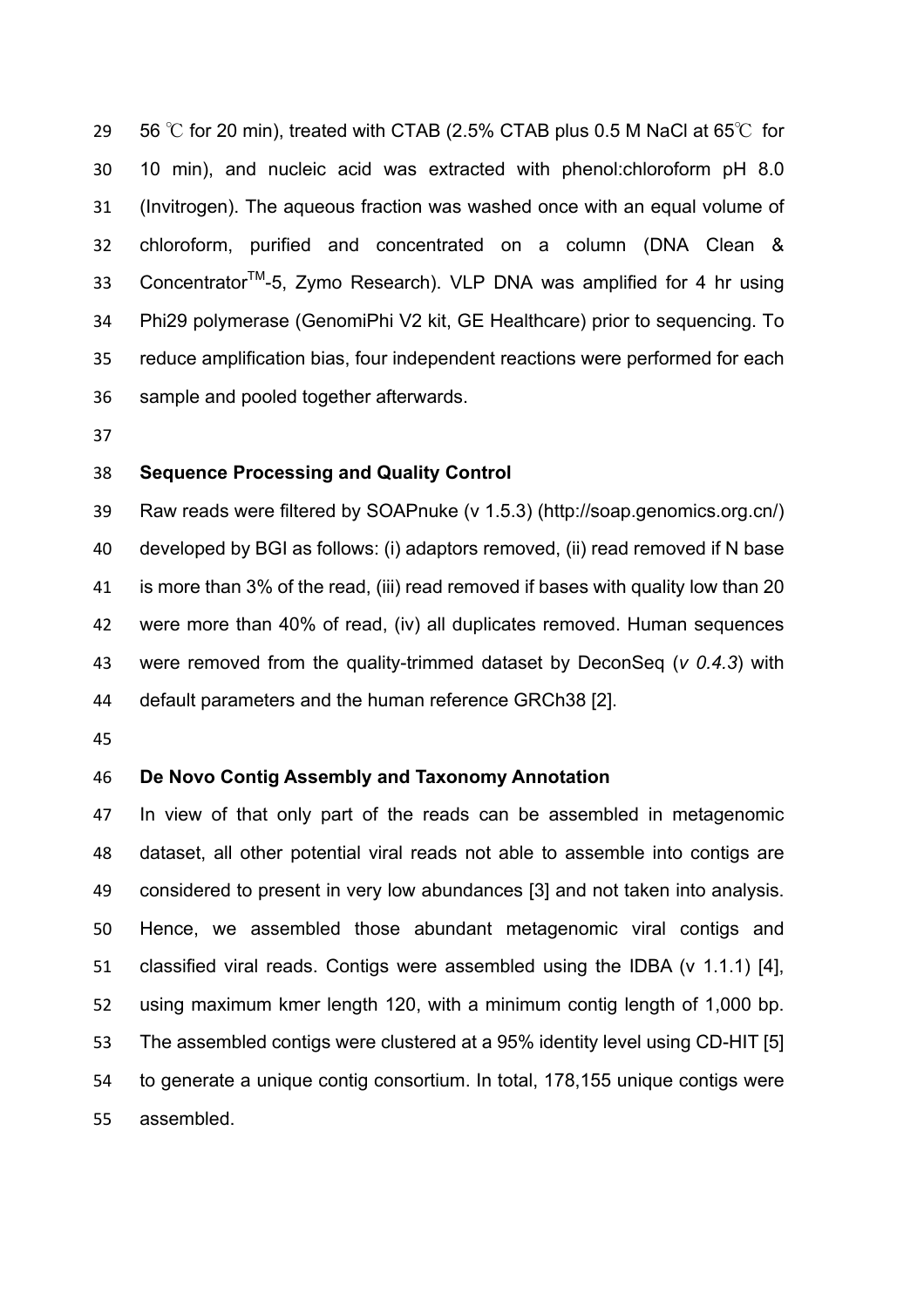Open Reading Frame (ORF) were predicted and extracted from contigs using the Glimmer3 toolkit (v 3.02) [6] and a minimum length threshold of 100 amino acids. The translated amino acid sequences of predicted ORFs from the VLP contigs were matched against the standard subset of the standalone entire UniProt TrEMBL database as of June 15, 2018, that contained only virus and 61 phage reference proteins, using blastx  $(e<10^{-5})$  as described previously [7]. Each contig was assigned taxonomy based on the most abundant taxa contained within that contig using a voting system as described previously for virus taxonomic assignment at different taxon levels [8, 9]. The voting system first annotated each ORF of a contig of interest with the best-hit virus taxonomy. It then compared all of the taxonomic assignments of the ORFs within the contig of interest, and annotated the contig with the majority ORF assignment. Contigs with less than one ORF per 10kb were not assigned taxonomy as this suggests a contig of only limited similarity [8]. Contigs without a majority ORF taxonomic assignment due to ties of multiple major taxa were assigned as having multiple possible taxonomic annotations. Among the assembled all contigs, 51,241 contigs were considered as viral contig based on ORF binning. To preclude false positive contigs classified as viral contig, all these viral contigs were further queried against NCBI nonredundant nucleotide database using BBSketch with the following settings: ambiguous=radom, qtrim=lr, minid=0.97. Viral contigs mapped to organisms from other kingdoms with *ANI*>0.97, most of which were bacteria, were excluded. Eventually, 30,853 contigs were remained and regarded as *bona fide* viral, which were then used as our curated viral contig database. Some contigs shared the same taxonomic identity, the contig table was therefore collapsed by taxonomic identity, where the contig abundances were summed if they shared identity.

 Mucosal virome metacommunity clustering analysis was performed according 83 to the previously reported method [10, 11], based on the virome species-level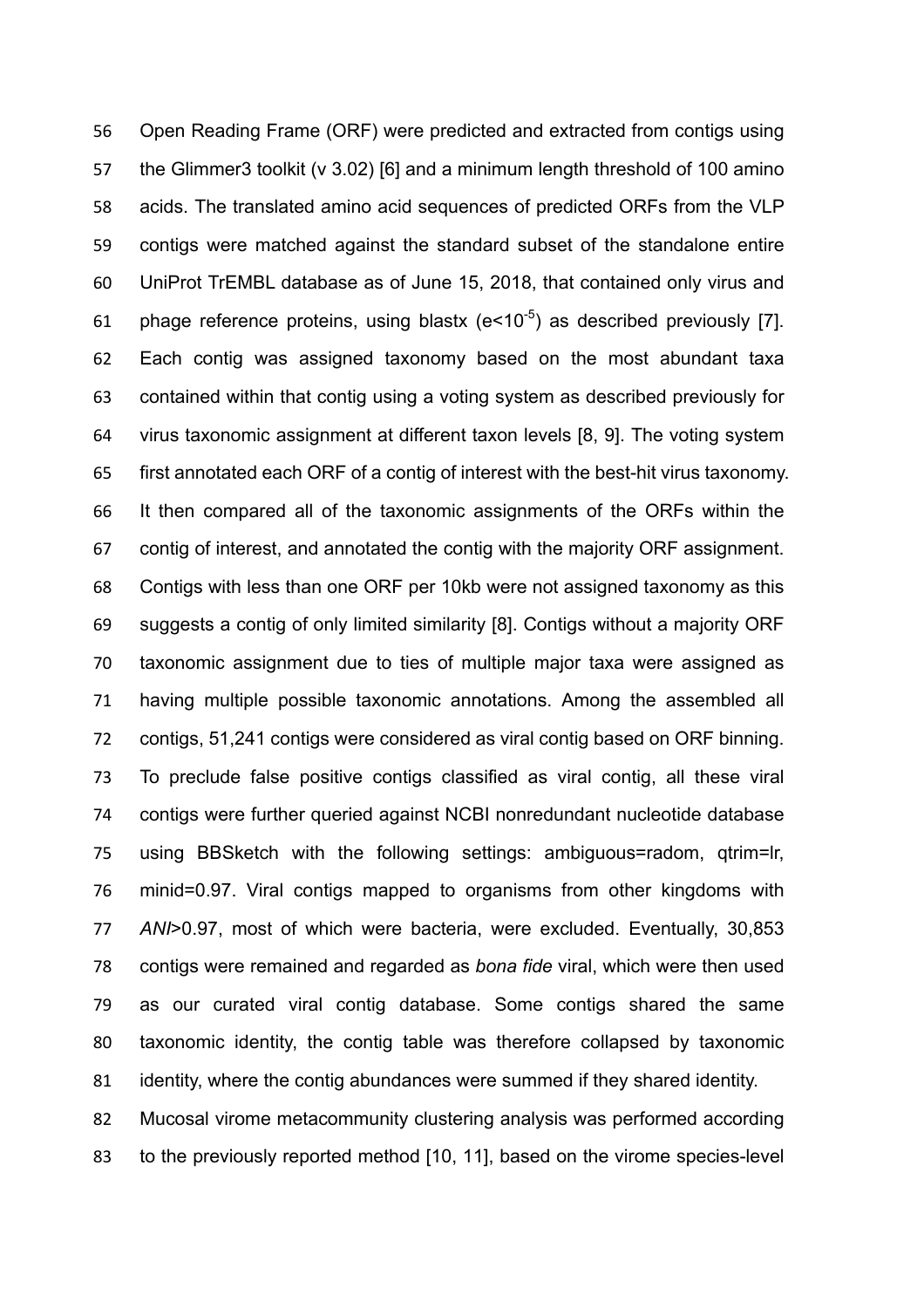community structures. Virus core species, common species and unique species were defined when the viral species meet the below criteria: 1) core species was deemed when it exists in >50% of all study subjects with concordant RPKM>10 in any individual; 2) common species was deemed when it exists in 20-50% of all study subjects with concordant RPKM>10 in any individual; and 3) unique species was deemed when it exists in <20% of all study subjects. The presence and percentage ratio were evaluated in each individual and compared between healthy controls, UC Metacommunity 1 and UC metacommunity 2 subjects.

#### **Non-metric multidimensional scaling analysis**

 The difference in mucosal viral community structures between controls and UC was performed via NMDS (Non-metric multidimensional scaling analysis) plot based upon Bray-Curtis dissimilarities among all subjects.

#### **DESeq, Random Forest and LEfSe linear discriminant analysis**

 To compare differences in the configurations of mucosal virome and bacterial microbiome as well as the functions of virome between UC patients and healthy household controls, between mucosal virome metacommunities, Differential analyses were performed. *DESeq* and *Random Forest* were performed in R via DEseq and randomForest package respectively. Lefse analyses were performed on the Huttenhower lab Galaxy server (http://huttenhower.sph.harvard.edu/galaxy/). *DB-RDA* analysis was also performed in R to delineate the effect of medication and health on mucosal virome configutation.

#### **Virome function analysis**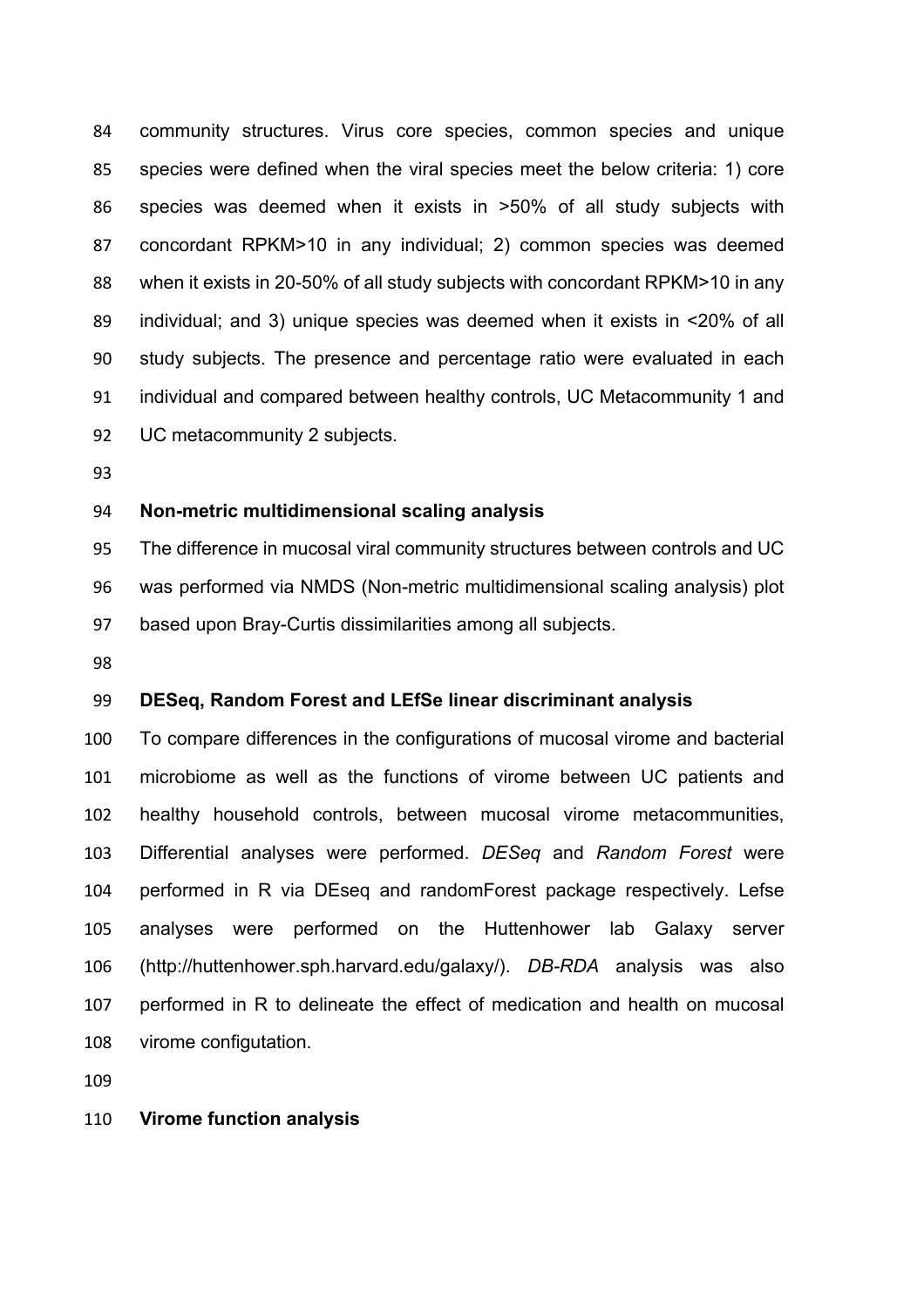Virome functions were classified through annotating all viral-contig derived reads via *HUMANN2 v0.9.4*. Predicted functions were collapsed by Gene ontology terms and Pfam protein family identies, with abundance values expressed in RPK (reads per kilobase). To establish the presence or absence a function within a sample, a stringent RPK threshold value > 10 was used to define as present.

#### **Mucosal bacterial DNA Extraction**

 Bacterial DNA was extracted from rectal biopsies using Maxwell RSC Tissue DNA kit (Promega, Madison, Wisconsin) according to the protocal. Briefly, 1 rectal biopsy was added to the Lysis Tube with 0.5mm plus 0.1 mm beads filled with 300 μl Lysis solution (500mM NaCl, 50mM Tris-HCl pH 8.0, 50mM EDTA, 4% sodium dodecyl sulphate SDS), and then homogenized at 124 maximum speed for  $\geq 3$  minutes. The lysates were incubated at 70°C for 10 125 minutes followed by centrifugation at  $\geq$  16,000 x g for 5 minutes. The supernatant was transferred to Maxwell RSC Tissue tools and extracted through Maxwell RSC Instrument (Promega, Madison, Wisconsin).

#### **16S rRNA sequencing and quality control**

 The final fecal DNA samples were sequenced on the Illumina Hiseq 2500 platform (V4 region, 2 X 250 bp). Quality control and data analysis were implemented in mothur (v 1.38.0) as previously described [12]. Any sequences with ambiguous bases and anything longer than 275 bp were removed, and aligned against the non-redundant Greengenes database (v 13.8) [13] using the NAST algorithm. Any sequences that failed to align with the V3-4 region were discarded. The remaining sequences were trimmed to the same alignment coordinates over which they fully overlapped, followed by removal of homopolymers and detection for the presence of chimeras by UChime.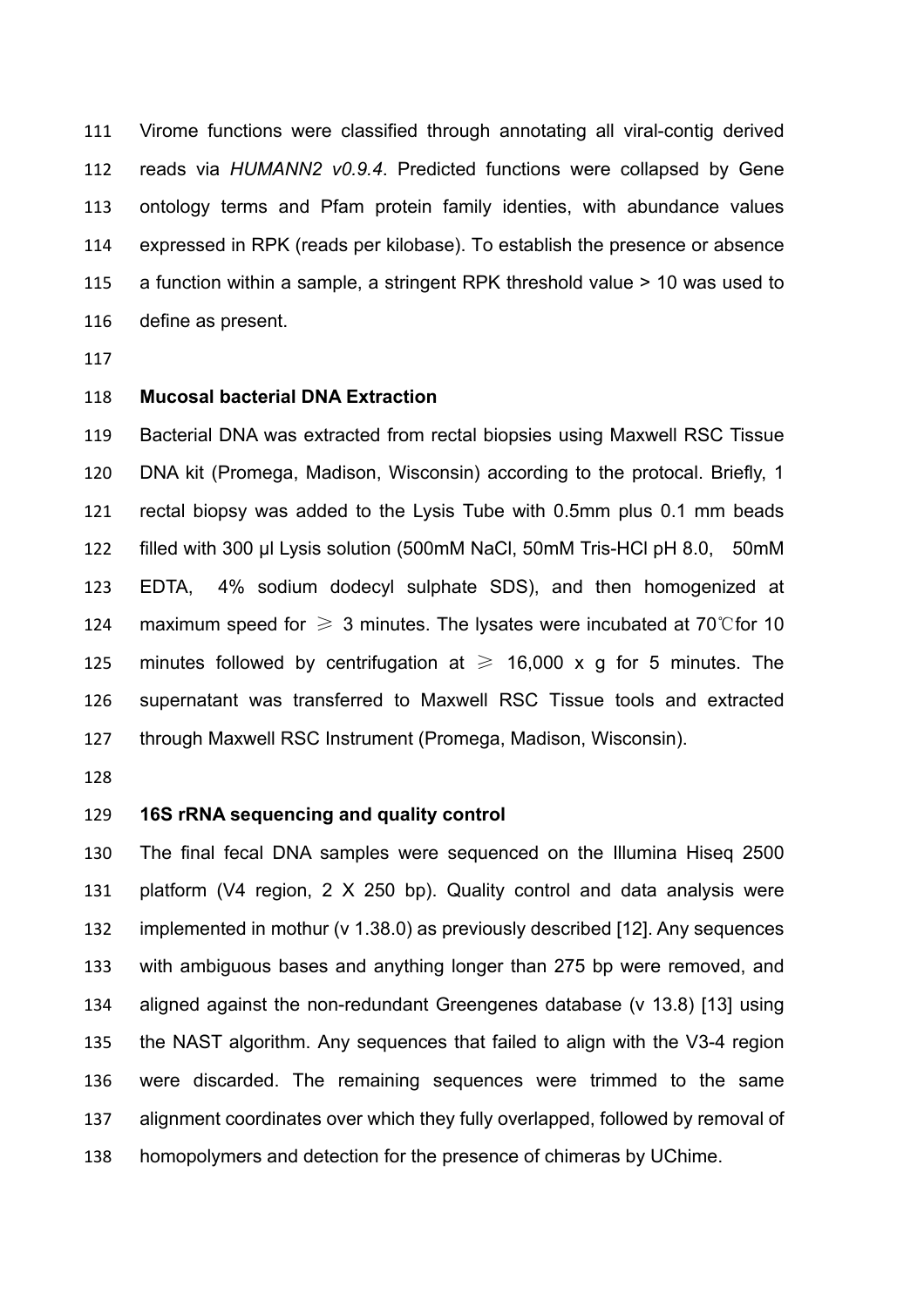#### **16S rRNA sequencing data analysis**

 The resulting sequences were classified against the Greengenes database and annotated with deepest level taxa represented by pseudo-bootstrap confidence scores of at least 80% averaged over 1,000 iterations of the naive Bayesian classifier. Any sequences that were classified as either being originated from archaea, eukarya, chloroplasts, mitochondria, or unknown kingdoms, were removed. The annotated sequences were assigned to phylotypes according to their consensus taxonomy with which at least 80% of the sequences agreed. Closed reference operational taxonomic units (OTUs) sharing 97% identity were clustered as well and assigned taxonomy according to the Greengenes database. Bacterial diverisy and richness were calculated in R via *phyloseq* package. Bacteria abundance tables at the phylum, family and genus levels were also generated and compared between health and UC mucosa. Lefse analysis was performed to define bacterial taxa associated with UC and healthy controls.

Reference

159 1 Norman JM, Handley SA, Baldridge MT, Droit L, Liu CY, Keller BC, et al. 160 Disease-Specific Alterations in the Enteric Virome in Inflammatory Bowel Disease. Cell 2015;**160**:447-60.

162 2 Schmieder R, Edwards R. Fast Identification and Removal of Sequence

163 Contamination from Genomic and Metagenomic Datasets. PloS one 2011;6.

164 3 Paez-Espino D, Pavlopoulos GA, Ivanova NN, Kyrpides NC. Nontargeted virus 165 sequence discovery pipeline and virus clustering for metagenomic data. Nat Protoc 2017;**12**:1673.

167 4 Peng Y, Leung HCM, Yiu SM, Chin FYL. IDBA - A Practical Iterative de Bruijn Graph De Novo Assembler. Lect N Bioinformat 2010;**6044**:426-40.

169 5 Fu LM, Niu BF, Zhu ZW, Wu ST, Li WZ. CD-HIT: accelerated for clustering the 170 next-generation sequencing data. Bioinformatics 2012;28:3150-2.

171 6 Delcher AL, Bratke KA, Powers EC, Salzberg SL. Identifying bacterial genes and endosymbiont DNA with Glimmer. Bioinformatics 2007;**23**:673-9.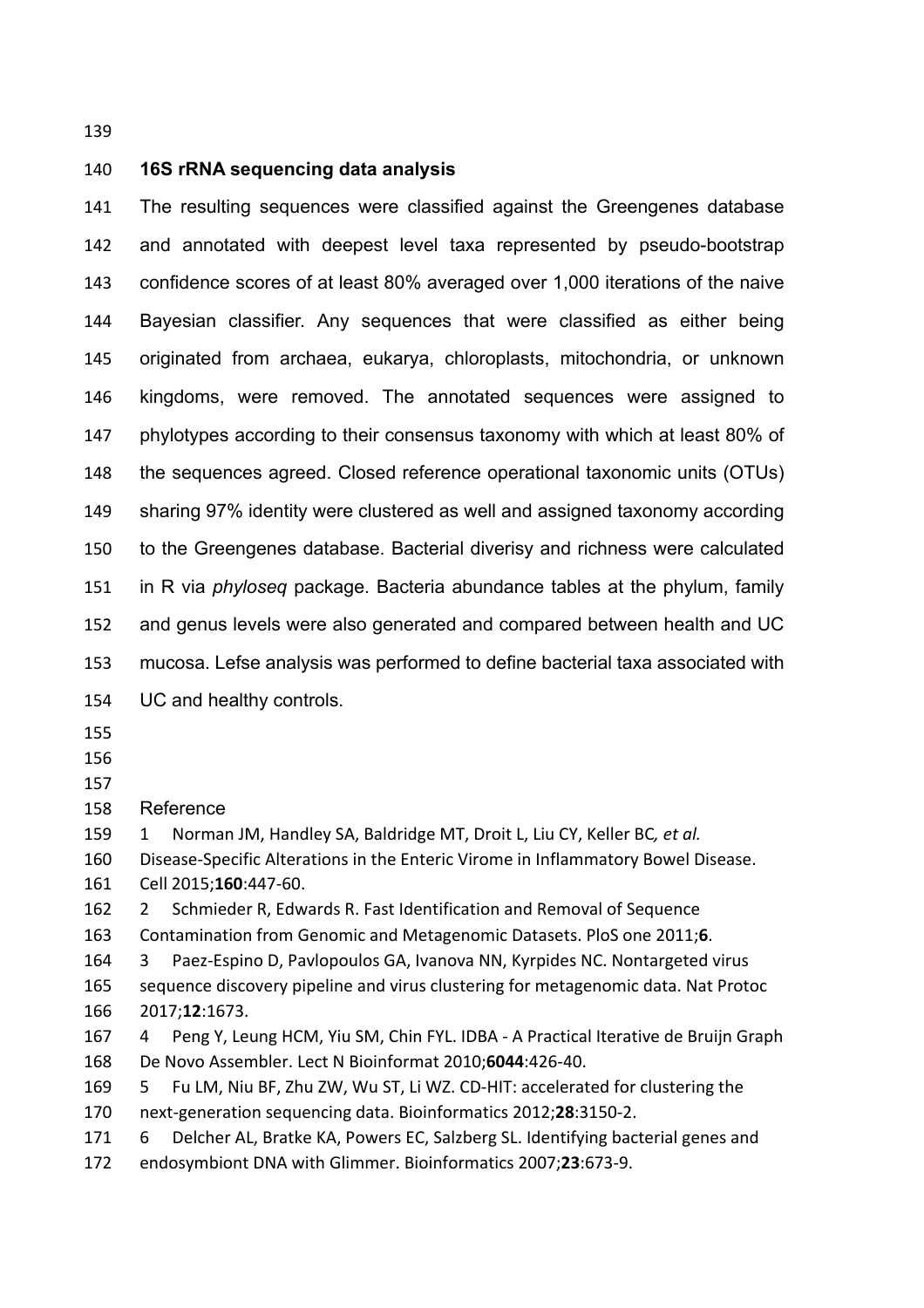173 7 Hannigan GD, Meisel JS, Tyldsley AS, Zheng Q, Hodkinson BP, SanMiguel AJ, et al. 174 The Human Skin Double-Stranded DNA Virome: Topographical and Temporal 175 Diversity, Genetic Enrichment, and Dynamic Associations with the Host Microbiome. 176 mBio 2015;**6**. 177 8 Minot S, Bryson A, Chehoud C, Wu GD, Lewis JD, Bushman FD. Rapid evolution 178 of the human gut virome. Proceedings of the National Academy of Sciences of the 179 United States of America 2013;**110**:12450-5. 180 9 Hannigan GD, Meisel JS, Tyldsley AS, Zheng Q, Hodkinson BP, SanMiguel AJ, et al. 181 The human skin double-stranded DNA virome: topographical and temporal diversity, 182 genetic enrichment, and dynamic associations with the host microbiome. mBio 183 2015;**6**:e01578-15. 184 10 Costea PI, Hildebrand F, Manimozhiyan A, Bäckhed F, Blaser MJ, Bushman FD, et 185 *al.* Enterotypes in the landscape of gut microbial community composition. Nat 186 Microbiol 2018;**3**:8. 187 11 Arumugam M, Raes J, Pelletier E, Le Paslier D, Yamada T, Mende DR, et al. 188 Enterotypes of the human gut microbiome. Nature 2011;473:174. 189 12 Schloss PD, Westcott SL, Ryabin T, Hall JR, Hartmann M, Hollister EB, et al. 190 Introducing mothur: Open-Source, Platform-Independent, Community-Supported 191 Software for Describing and Comparing Microbial Communities. Appl Environ Microb 192 2009;**75**:7537-41. 193 13 McDonald D, Price MN, Goodrich J, Nawrocki EP, DeSantis TZ, Probst A, et al. An 194 improved Greengenes taxonomy with explicit ranks for ecological and evolutionary

- 195 analyses of bacteria and archaea. Isme J 2012;6:610-8.
- 196
- 197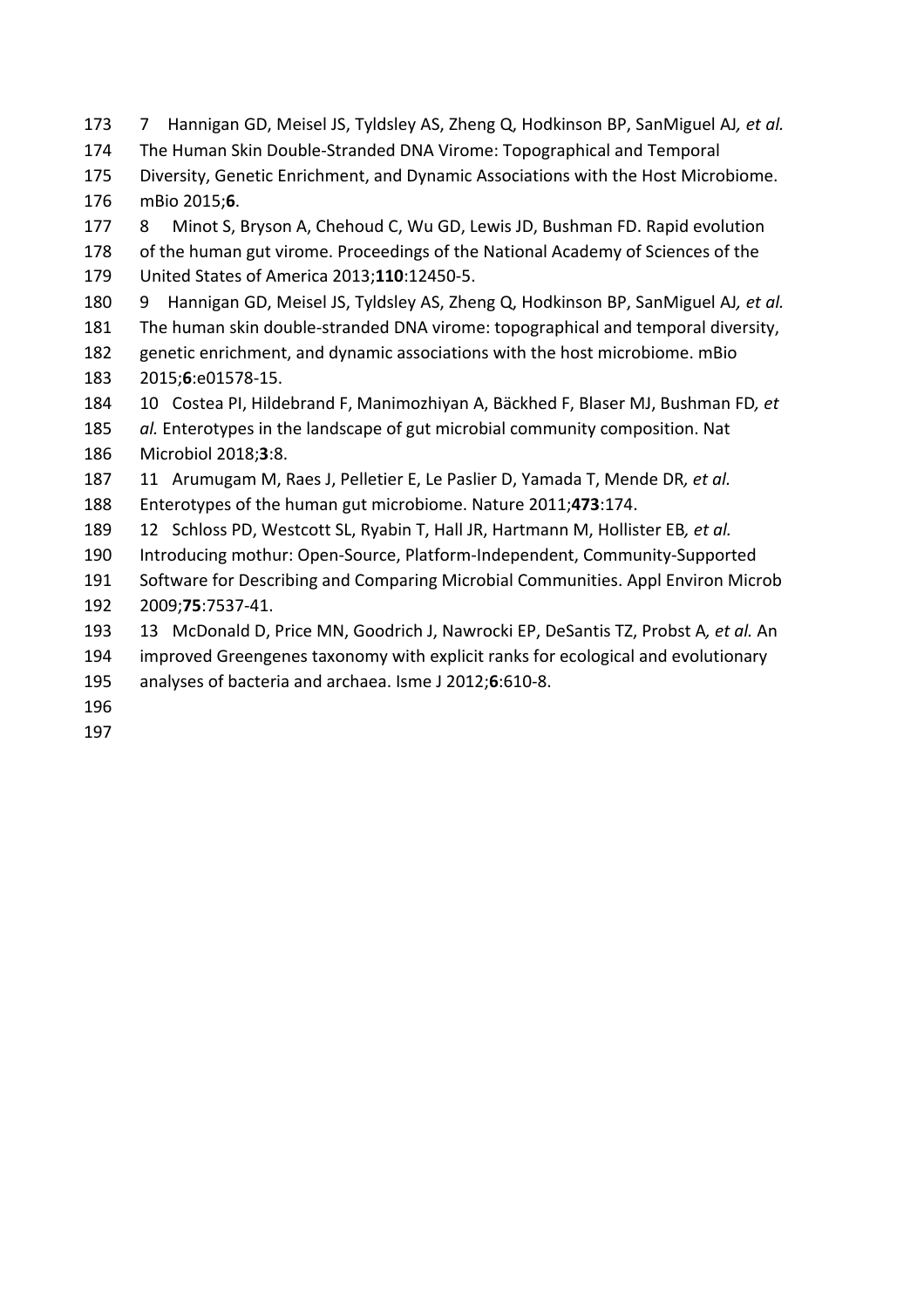**Supplementary Figure 1. Mucosal virobiota composition at the order, genus and species levels in healthy individuals and UC subjects**. **a.**  Mucosal viral abundance variation boxplot in healthy individuals. **b.** Mucosal viral abundance variation boxplot in UC subjects. Only the most abundant viral taxa are shown for clarity. For all box plots, the boxes extend from the 1st to 203 3rd quartile  $(25<sup>th</sup>$  to  $75<sup>th</sup>$  percentile), with the median depicted by a horizontal line. **Supplementary Figure 2. Mucosal virobiota diversity alteration at the species level in UC**. Comparison of the mucosal virobiota α diverisity based 208 on Shannon diversity (a) and Chao1 richness (b) index in the mucosa of controls and UC subjects. Statistical significance was determined by *t* test, \**P* < 0.05, \*\**P* < 0.01. For box plots, the boxes extend from the 1st to 3rd quartile  $(25<sup>th</sup>$  to  $75<sup>th</sup>$  percentile), with the median depicted by a horizontal line. **Supplementary Figure 3. Mucosal inflammation was linked to virome alterations in UC**. **a**, Comparison of the virus abundance in the rectal mucosa of controls and UC subjects with and without inflammation, at the viral contig level. Total virus abundance was calculated as RPKM sum of all viral contigs recruited reads normalized by sequence depth in each subject. Between-group difference was determined by Mann-Whitney test, \**P* < 0.05. **b**, 219 Comparison of the mucosal virome  $\alpha$  diverisity based on Shannon diversity, evenness, Chao1 richness index in the mucosa of controls and UC subjects with and without inflammation. Statistical significance was determined by one-way *ANOVA*, \**P* < 0.05, \*\**P* < 0.01. **c**, Comparison of the *Caudovirales* order abundance in the rectal mucosa of controls and UC subjects with and without inflammation. *Caudovirales* abundance was calculated as RPKM sum of *Caudovirales* contigs recruited reads normalized by sequence depth in each subject. Between-group difference was determined by Mann-Whitney test, \**P* < 0.05. **d**, Comparison of the mucosal *Caudovirales* α diverisity based on Shannon diversity, evenness, Chao1 richness index in the mucosa of controls and UC subjects with and without inflammation. Statistical significance was determined by one-way *ANOVA*, \**P* < 0.05. For box plots, the boxes extend from the 1st to 3rd quartile (25th to 75th percentile), with the median depicted by a vertical line. Dots indicate individual values of the studied subjects. **Supplementary Figure 4. Phylogentic dendrogram of mucosa viral taxa in health and UC.** Differentially enriched viral taxa between healthy and UC mucosa are color-coated, at the order, family and genus levels. Red colored taxa correspond to UC mucosa enriched viruses, while blue colored taxa correspond to healthy individual enriched viruses.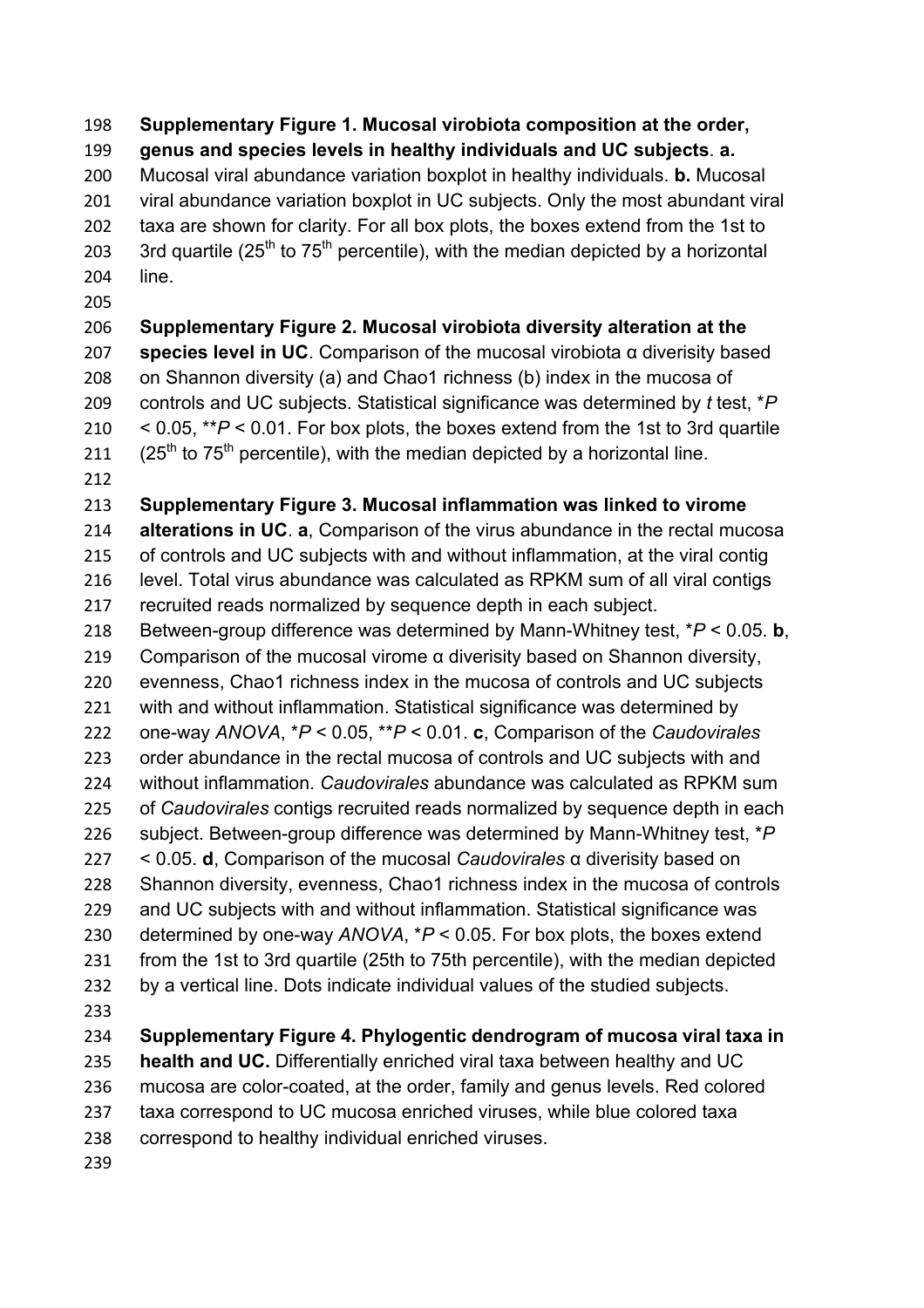**Supplementary Figure 5. Validation of differential viral species in Beijing and Xiangshan cohorts**. **a**, Geographic plot of study sites in China. 20 healthy controls versus 20 UC subjects and 8 healthy controls versus 8 UC subjects were enrolled from study sites Bejing and Xiangshan, Zhejiang province, respectively. Abundances of the species *Chrysochromulina ericina virus* (**b**) and *Mimivirus* (**c**) at study sites Beijing and Xiangshan were plotted in 246 mean $\pm$ s.e.m. Between-group difference was determined by Mann-Whitney test, \**P* < 0.05, \*\**P* < 0.01, \**P* < 0.001. Dots indicate individual values of the studied subjects.

# **Supplementary Figure 6. Differential viral species between mucosal**

**virome Metacommunity 1 subjects in health and UC**. **a**, Differentially

 enriched viral species between the mucosa of healthy Metacommunity 1 subjects and UC Metacommunity 1 subjects, determined by *DESeq* analysis with FDR correction. Only those taxa with adjusted *p* values < 0.05 and |Log2(between-group fold-change)| >2 are shown. Blue denotes viral species enriched in healthy metacommunity 1 subjects, red denotes viral species enriched in UC metacommunity 1 subjects. The abundances of two replicated viral species, *Feldmannia species virus* (**b**) and *Psedomonas virus* (**c**), in Beijing and Xiangshan cohort, were plotted with respect to each study site. Between-group statistical difference was determined by Mann-Whitney test, \**P* < 0.05. Dots indicate individual values of the studied subjects.

### **Supplementary Figure 7. Mucosal virome functions in healthy individuals and UC subjects, predicted at the Gene ontology and Pfam protein family levels**. **a.** The abundance boxplot of mucosal viral function in healthy individuals. **b.** The abundance boxplot of mucosal viral function in UC subjects. Only the most abundant 20 viral functions, GO and Pfam protein functions

 respectively, are shown for clarity. For box plots, the boxes extend from the 1st 269 to 3rd quartile ( $25<sup>th</sup>$  to 75<sup>th</sup> percentile), with the median depicted by a horizontal line.

## **Supplementary Figure 8. Altered bacterial microbiota in UC mucosa**. **a**,

 Comparison of bacteria α diversities based on Simpson diversity and Chao1 richness in the mucosa of controls and UC subjects. Statistical significance 275 was determined by  $t$  test,  $*P < 0.05$ ,  $*P < 0.01$ . For box plots, the boxes 276 extend from the 1st to 3rd quartile  $(25<sup>th</sup>$  to 75<sup>th</sup> percentile), with the median 277 depicted by a horizontal line. The bacteria composition in health and UC mucosa was plotted in relative abundance, at the phylum (**b**), family (**c**) and genus (**d**) levels. **e**, Differentially enriched bacterial taxa between the mucosa of health individuals and UC subjects were determined by *Lefse* analysis with